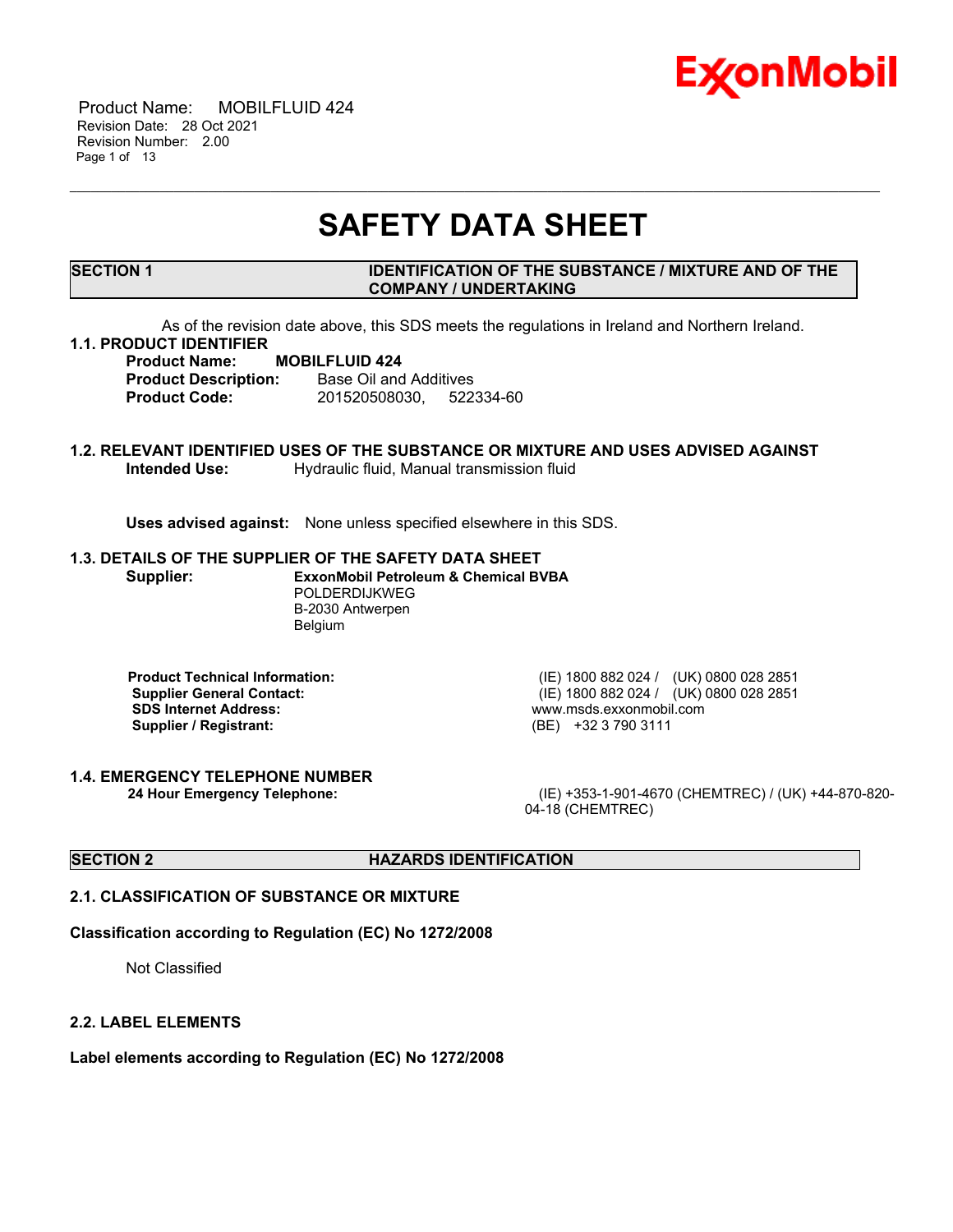

 Product Name: MOBILFLUID 424 Revision Date: 28 Oct 2021 Revision Number: 2.00 Page 2 of 13

#### **Hazard Statements:**

#### Supplemental:

EUH210: Safety data sheet available on request. EUH208: Contains: BORATE ESTER, triphenyl phosphite May produce an allergic reaction.

\_\_\_\_\_\_\_\_\_\_\_\_\_\_\_\_\_\_\_\_\_\_\_\_\_\_\_\_\_\_\_\_\_\_\_\_\_\_\_\_\_\_\_\_\_\_\_\_\_\_\_\_\_\_\_\_\_\_\_\_\_\_\_\_\_\_\_\_\_\_\_\_\_\_\_\_\_\_\_\_\_\_\_\_\_\_\_\_\_\_\_\_\_\_\_\_\_\_\_\_\_\_\_\_\_\_\_\_\_\_\_\_\_\_\_\_\_

## **2.3. OTHER HAZARDS**

#### **Physical / Chemical Hazards:**

No significant hazards.

#### **Health Hazards:**

High-pressure injection under skin may cause serious damage. Excessive exposure may result in eye, skin, or respiratory irritation.

### **Environmental Hazards:**

No significant hazards.Material does not meet the criteria for PBT or vPvB in accordance with REACH Annex XIII.

## **SECTION 3 COMPOSITION / INFORMATION ON INGREDIENTS**

**3.1. SUBSTANCES** Not Applicable. This material is regulated as a mixture.

## **3.2. MIXTURES**

This material is defined as a mixture.

## **Reportable hazardous substance(s) complying with the classification criteria and/or with an exposure limit (OEL)**

| <b>Name</b>                                                  | CAS#           | EC#       | <b>Registration#</b> | <b>Concentration</b> | <b>GHS/CLP</b>                                                                                                                                                                                     |
|--------------------------------------------------------------|----------------|-----------|----------------------|----------------------|----------------------------------------------------------------------------------------------------------------------------------------------------------------------------------------------------|
|                                                              |                |           |                      |                      | classification                                                                                                                                                                                     |
| <b>BORATE ESTER</b>                                          |                | 939-580-3 | 01-2119976364-28     | $0.1 - 5.1\%$        | Skin Sens. 1B H317                                                                                                                                                                                 |
| Distillates (petroleum), hydrotreated middle                 | 64742-46-7     | 265-148-2 | 01-2119489867-12     | $1 - 5\%$            | Asp. Tox. 1 H304                                                                                                                                                                                   |
| triphenyl phosphite                                          | $101 - 02 - 0$ | 202-908-4 | 01-2119511213-58     | $0.025 - 5.1\%$      | Acute Tox. 4 H302.<br>Skin Sens. 1A H317,<br>Aquatic Acute 1 H400 (M<br>factor $1$ ),<br>Aquatic Chronic 1 H410<br>$(M factor 1)$ ,<br>Skin Irrit. 2 H315,<br>Eye Irrit. 2 H319,<br>STOT RE 2 H373 |
| Distillates (petroleum), hydrotreated heavy<br>paraffinic    | 64742-54-7     | 265-157-1 | 01-2119484627-25     | $20 - 530\%$         | Asp. Tox. 1 H304                                                                                                                                                                                   |
| Distillates (petroleum), solvent-dewaxed<br>heavy paraffinic | 64742-65-0     | 265-169-7 | 01-2119471299-27     | $20 - 530\%$         | Asp. Tox. 1 H304                                                                                                                                                                                   |
| ZINC BISJO, O-BIS(2-ETHYLHEXYL)]<br>BIS(DITHIOPHOSPHATE)     | 4259-15-8      | 224-235-5 | 01-2119493635-27     | $1 - 5\%$            | [Aquatic Acute 2 H401],<br>Aquatic Chronic 2 H411,<br>Eye Dam. 1 H318                                                                                                                              |

Note - any classification in brackets is a GHS building block that was not adopted by the EU in the CLP regulation (No 1272/2008) and therefore is not applicable in the EU or in non-EU countries which have implemented the CLP regulation and is shown for informational purposes only.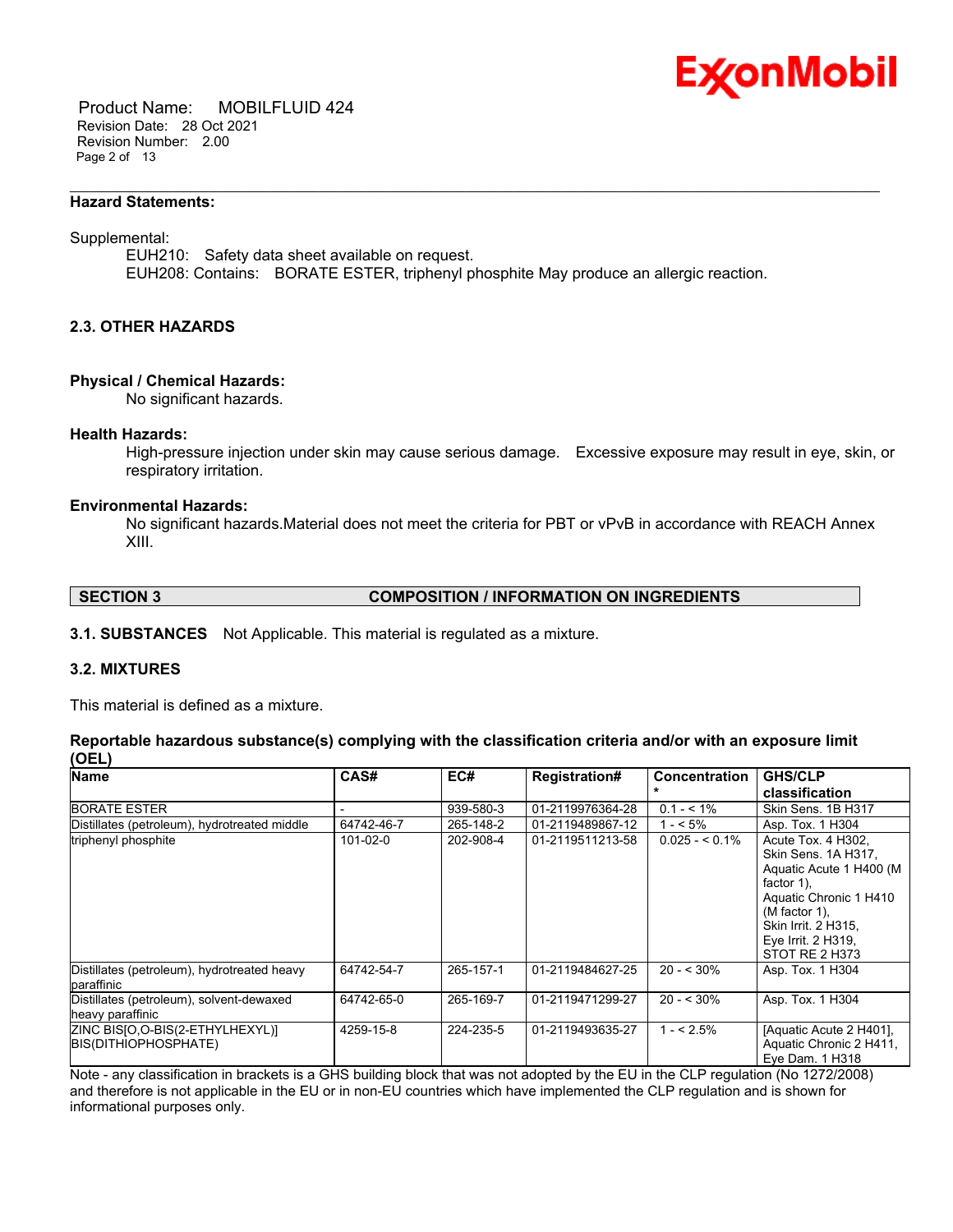

 Product Name: MOBILFLUID 424 Revision Date: 28 Oct 2021 Revision Number: 2.00 Page 3 of 13

Note: See SDS Section 16 for full text of hazard statements.

## **SECTION 4 FIRST AID MEASURES**

\_\_\_\_\_\_\_\_\_\_\_\_\_\_\_\_\_\_\_\_\_\_\_\_\_\_\_\_\_\_\_\_\_\_\_\_\_\_\_\_\_\_\_\_\_\_\_\_\_\_\_\_\_\_\_\_\_\_\_\_\_\_\_\_\_\_\_\_\_\_\_\_\_\_\_\_\_\_\_\_\_\_\_\_\_\_\_\_\_\_\_\_\_\_\_\_\_\_\_\_\_\_\_\_\_\_\_\_\_\_\_\_\_\_\_\_\_

## **4.1. DESCRIPTION OF FIRST AID MEASURES**

#### **INHALATION**

Remove from further exposure. For those providing assistance, avoid exposure to yourself or others. Use adequate respiratory protection. If respiratory irritation, dizziness, nausea, or unconsciousness occurs, seek immediate medical assistance. If breathing has stopped, assist ventilation with a mechanical device or use mouth-to-mouth resuscitation.

## **SKIN CONTACT**

Wash contact areas with soap and water. If product is injected into or under the skin, or into any part of the body, regardless of the appearance of the wound or its size, the individual should be evaluated immediately by a physician as a surgical emergency. Even though initial symptoms from high pressure injection may be minimal or absent, early surgical treatment within the first few hours may significantly reduce the ultimate extent of injury.

## **EYE CONTACT**

Flush thoroughly with water. If irritation occurs, get medical assistance.

### **INGESTION**

First aid is normally not required. Seek medical attention if discomfort occurs.

#### **4.2. MOST IMPORTANT SYMPTOMS AND EFFECTS, BOTH ACUTE AND DELAYED**

Local necrosis as evidenced by delayed onset of pain and tissue damage a few hours after injection.

#### **4.3. INDICATION OF ANY IMMEDIATE MEDICAL ATTENTION AND SPECIAL TREATMENT NEEDED**

The need to have special means for providing specific and immediate medical treatment available in the workplace is not expected.

## **SECTION 5 FIRE FIGHTING MEASURES**

#### **5.1. EXTINGUISHING MEDIA**

**Suitable Extinguishing Media:** Use water fog, foam, dry chemical or carbon dioxide (CO2) to extinguish flames.

**Unsuitable Extinguishing Media:** Straight streams of water

### **5.2. SPECIAL HAZARDS ARISING FROM THE SUBSTANCE OR MIXTURE**

**Hazardous Combustion Products:** Aldehydes, Incomplete combustion products, Oxides of carbon, Smoke, Fume, Sulphur oxides

## **5.3. ADVICE FOR FIRE FIGHTERS**

**Fire Fighting Instructions:** Evacuate area. Prevent run-off from fire control or dilution from entering streams, sewers or drinking water supply. Fire-fighters should use standard protective equipment and in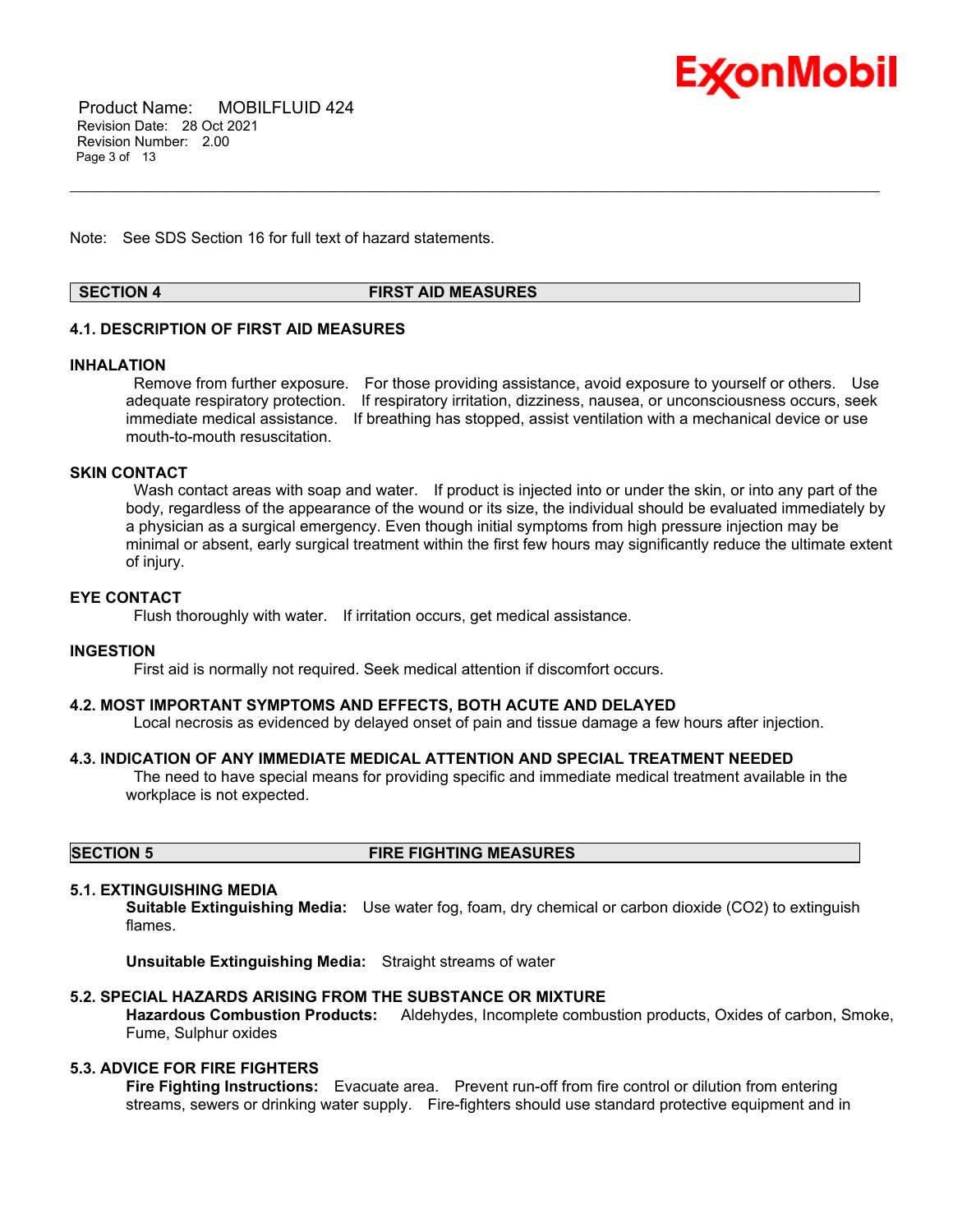

 Product Name: MOBILFLUID 424 Revision Date: 28 Oct 2021 Revision Number: 2.00 Page 4 of 13

> enclosed spaces, self-contained breathing apparatus (SCBA). Use water spray to cool fire exposed surfaces and to protect personnel.

\_\_\_\_\_\_\_\_\_\_\_\_\_\_\_\_\_\_\_\_\_\_\_\_\_\_\_\_\_\_\_\_\_\_\_\_\_\_\_\_\_\_\_\_\_\_\_\_\_\_\_\_\_\_\_\_\_\_\_\_\_\_\_\_\_\_\_\_\_\_\_\_\_\_\_\_\_\_\_\_\_\_\_\_\_\_\_\_\_\_\_\_\_\_\_\_\_\_\_\_\_\_\_\_\_\_\_\_\_\_\_\_\_\_\_\_\_

**Unusual Fire Hazards:** Pressurised mists may form a flammable mixture.

### **FLAMMABILITY PROPERTIES**

**Flash Point [Method]:** >198°C (388°F) [ASTM D-92] **Upper/Lower Flammable Limits (Approximate volume % in air):** UEL: 7.0 LEL: 0.9 [Estimated] **Autoignition Temperature:** No data available

### **SECTION 6 ACCIDENTAL RELEASE MEASURES**

## **6.1. PERSONAL PRECAUTIONS, PROTECTIVE EQUIPMENT AND EMERGENCY PROCEDURES**

#### **NOTIFICATION PROCEDURES**

In the event of a spill or accidental release, notify relevant authorities in accordance with all applicable regulations.

#### **PROTECTIVE MEASURES**

Avoid contact with spilled material. See Section 5 for fire fighting information. See the Hazard Identification Section for Significant Hazards. See Section 4 for First Aid Advice. See Section 8 for advice on the minimum requirements for personal protective equipment. Additional protective measures may be necessary, depending on the specific circumstances and/or the expert judgment of the emergency responders.

For emergency responders: Respiratory protection: respiratory protection will be necessary only in special cases, e.g., formation of mists. Half-face or full-face respirator with filter(s) for dust/organic vapor or Self Contained Breathing Apparatus (SCBA) can be used depending on the size of spill and potential level of exposure. If the exposure cannot be completely characterized or an oxygen deficient atmosphere is possible or anticipated, SCBA is recommended. Work gloves that are resistant to hydrocarbons are recommended. Gloves made of polyvinyl acetate (PVA) are not water-resistant and are not suitable for emergency use. Chemical goggles are recommended if splashes or contact with eyes is possible. Small spills: normal antistatic work clothes are usually adequate. Large spills: full body suit of chemical resistant, antistatic material is recommended.

#### **6.2. ENVIRONMENTAL PRECAUTIONS**

Large Spills: Dyke far ahead of liquid spill for later recovery and disposal. Prevent entry into waterways, sewers, basements or confined areas.

## **6.3. METHODS AND MATERIAL FOR CONTAINMENT AND CLEANING UP**

**Land Spill:** Stop leak if you can do so without risk. Recover by pumping or with suitable absorbent.

**Water Spill:** Stop leak if you can do so without risk. Confine the spill immediately with booms. Warn other shipping. Remove from the surface by skimming or with suitable absorbents. Seek the advice of a specialist before using dispersants.

Water spill and land spill recommendations are based on the most likely spill scenario for this material; however, geographic conditions, wind, temperature, (and in the case of a water spill) wave and current direction and speed may greatly influence the appropriate action to be taken. For this reason, local experts should be consulted. Note: Local regulations may prescribe or limit action to be taken.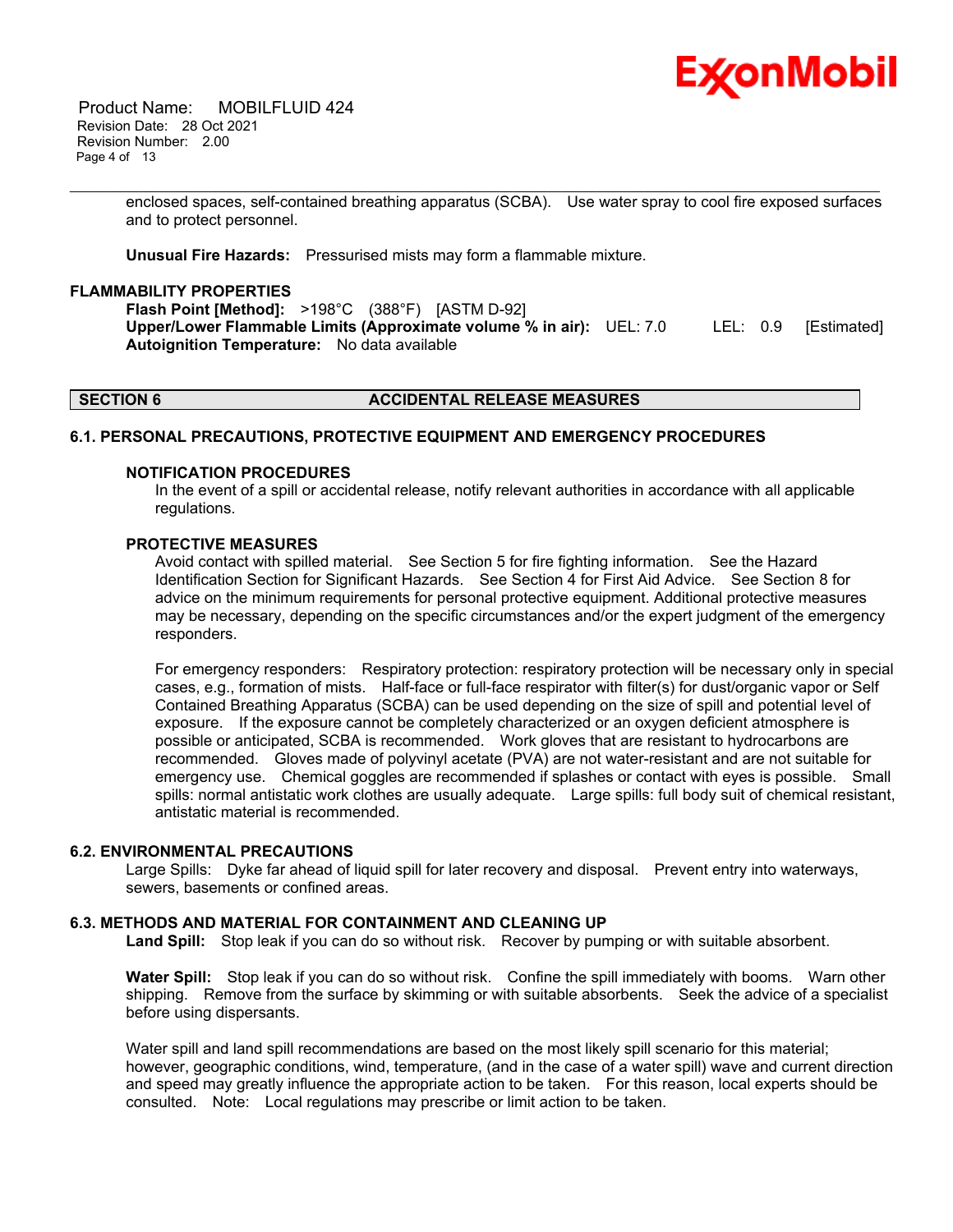

 Product Name: MOBILFLUID 424 Revision Date: 28 Oct 2021 Revision Number: 2.00 Page 5 of 13

## **6.4. REFERENCES TO OTHER SECTIONS**

See Sections 8 and 13.

### **SECTION 7 HANDLING AND STORAGE**

\_\_\_\_\_\_\_\_\_\_\_\_\_\_\_\_\_\_\_\_\_\_\_\_\_\_\_\_\_\_\_\_\_\_\_\_\_\_\_\_\_\_\_\_\_\_\_\_\_\_\_\_\_\_\_\_\_\_\_\_\_\_\_\_\_\_\_\_\_\_\_\_\_\_\_\_\_\_\_\_\_\_\_\_\_\_\_\_\_\_\_\_\_\_\_\_\_\_\_\_\_\_\_\_\_\_\_\_\_\_\_\_\_\_\_\_\_

## **7.1. PRECAUTIONS FOR SAFE HANDLING**

Prevent small spills and leakage to avoid slip hazard. Material can accumulate static charges which may cause an electrical spark (ignition source). When the material is handled in bulk, an electrical spark could ignite any flammable vapors from liquids or residues that may be present (e.g., during switch-loading operations). Use proper bonding and/or earthing procedures. However, bonding and earthing may not eliminate the hazard from static accumulation. Consult local applicable standards for guidance. Additional references include American Petroleum Institute 2003 (Protection Against Ignitions Arising out of Static, Lightning and Stray Currents) or National Fire Protection Agency 77 (Recommended Practice on Static Electricity) or CENELEC CLC/TR 50404 (Electrostatics - Code of practice for the avoidance of hazards due to static electricity).

**Static Accumulator:** This material is a static accumulator.

### **7.2. CONDITIONS FOR SAFE STORAGE, INCLUDING ANY INCOMPATIBILITIES**

The type of container used to store the material may affect static accumulation and dissipation. Do not store in open or unlabelled containers. Keep away from incompatible materials.

## **7.3. SPECIFIC END USES**

Section 1 informs about identified end-uses. No industrial or sector specific guidance available.

### **SECTION 8 EXPOSURE CONTROLS / PERSONAL PROTECTION**

## **8.1. CONTROL PARAMETERS**

#### **EXPOSURE LIMIT VALUES**

### **Exposure limits/standards (Note: Exposure limits are not additive)**

| <b>Substance Name</b>                                         | <b>Form</b>            | Limit/Standard |                  | <b>Note</b> | <b>Source</b> |
|---------------------------------------------------------------|------------------------|----------------|------------------|-------------|---------------|
| Distillates (petroleum), hydrotreated<br>heavy paraffinic     | Inhalable<br>fraction. | TWA            | $5 \text{ mg/m}$ |             | <b>ACGIH</b>  |
| Distillates (petroleum), hydrotreated<br>heavy paraffinic     | Inhalable<br>fraction. | <b>TWA</b>     | $5$ mg/m $3$     |             | <b>ACGIH</b>  |
| Distillates (petroleum), solvent-<br>dewaxed heavy paraffinic | Inhalable<br>fraction. | <b>TWA</b>     | $5$ mg/m $3$     |             | <b>ACGIH</b>  |
| Distillates (petroleum), solvent-<br>dewaxed heavy paraffinic | Inhalable<br>fraction. | <b>TWA</b>     | $5 \text{ mg/m}$ |             | <b>ACGIH</b>  |
| Distillates (petroleum), hydrotreated<br>middle               | Inhalable<br>fraction. | <b>TWA</b>     | $5 \text{ mg/m}$ |             | <b>ACGIH</b>  |
| Distillates (petroleum), hydrotreated<br>middle               | Inhalable              | <b>TWA</b>     | $5 \text{ mg/m}$ |             | <b>ACGIH</b>  |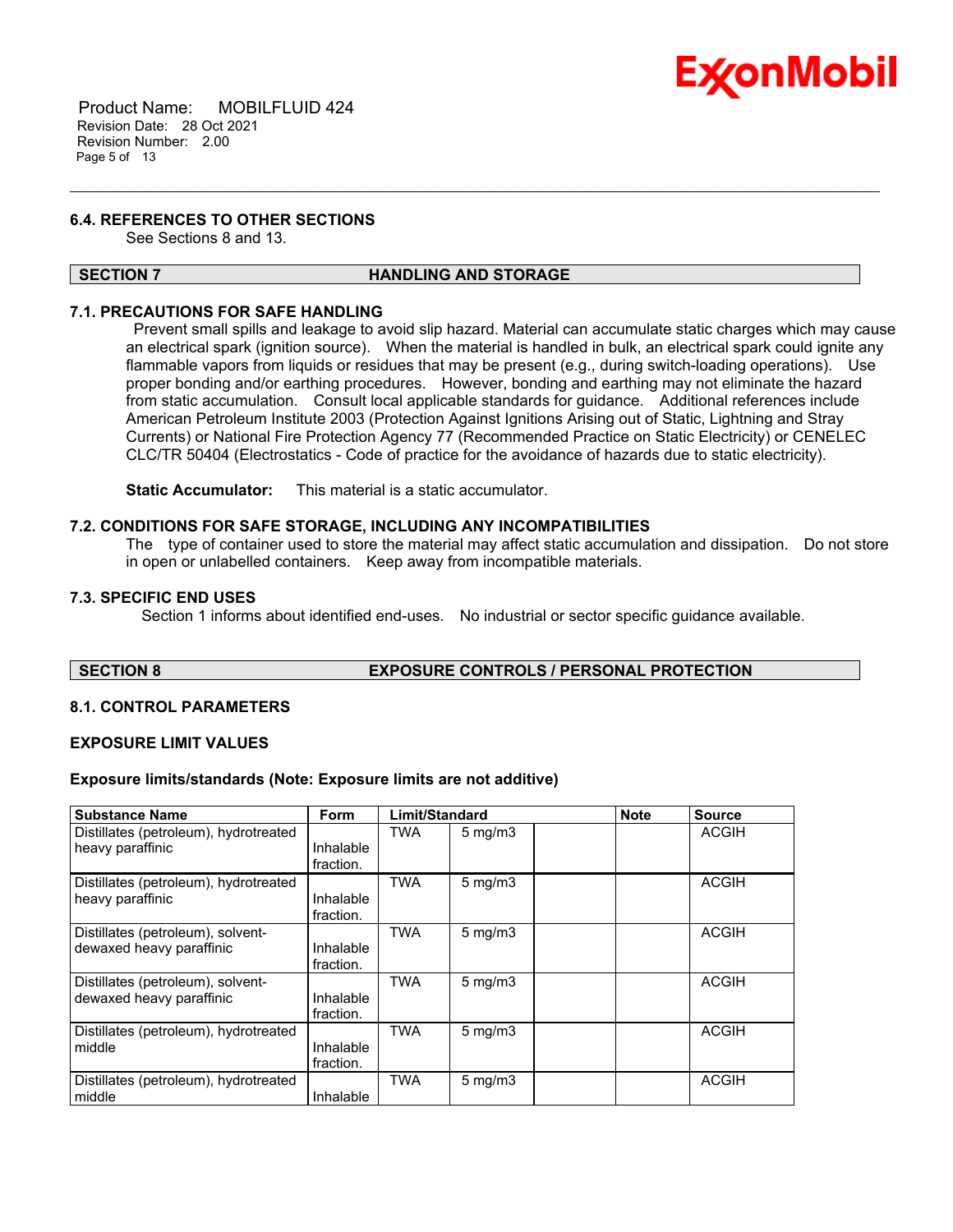

 Product Name: MOBILFLUID 424 Revision Date: 28 Oct 2021 Revision Number: 2.00 Page 6 of 13

| .<br>. |  |  |  |
|--------|--|--|--|

**Exposure limits/standards for materials that can be formed when handling this product:** When mists/aerosols can occur the following is recommended:  $5$  mg/m<sup>3</sup> - ACGIH TLV (inhalable fraction).

Note: Information about recommended monitoring procedures can be obtained from the relevant agency(ies)/institute(s):

IE **Im Health and Safety Executive (HSE)**<br>UK Health and Safety Executive (HSE) Health and Safety Executive (HSE)

## **DERIVED NO EFFECT LEVEL (DNEL)/DERIVED MINIMAL EFFECT LEVEL (DMEL)**

#### **Worker**

| l Substance Name                      | <b>Dermal</b> | Inhalation                |
|---------------------------------------|---------------|---------------------------|
| Distillates (petroleum), solvent-     | <b>NA</b>     | 5.4 mg/m3 DNEL, Chronic   |
| dewaxed heavy paraffinic              |               | Exposure, Local Effects   |
| Distillates (petroleum), hydrotreated | I NA          | l 5.4 mg/m3 DNEL, Chronic |
| heavy paraffinic                      |               | Exposure, Local Effects   |

#### **Consumer**

| <b>Substance Name</b>                 | Dermal | <b>Inhalation</b>              | Oral |
|---------------------------------------|--------|--------------------------------|------|
| Distillates (petroleum), solvent-     | NA     | 1.2 mg/m3 DNEL, Chronic   NA   |      |
| dewaxed heavy paraffinic              |        | Exposure, Local Effects        |      |
| Distillates (petroleum), hydrotreated | ' NA   | 1.2 mg/m3 DNEL, Chronic   NA   |      |
| heavy paraffinic                      |        | <b>Exposure, Local Effects</b> |      |

Note: The Derived No Effect Level (DNEL) is an estimated safe level of exposure that is derived from toxicity data in accord with specific guidance within the REACH regulation. The DNEL may differ from an Occupational Exposure Limit (OEL) for the same chemical. OELs may be recommended by an individual company, a governmental regulatory body or an expert organization, such as the Scientific Committee for Occupational Exposure Limits (SCOEL) or the American Conference of Governmental Industrial Hygienists (ACGIH). OELs are considered to be safe exposure levels for a typical worker in an occupational setting for an 8-hour work shift, 40 hour work week, as a time weighted average (TWA) or a 15 minute short-term exposure limit (STEL). While also considered to be protective of health, OELs are derived by a process different from that of REACH.

## **PREDICTED NO EFFECT CONCENTRATION (PNEC)**

| <b>Substance Name</b>                                                      | Aqua<br>(fresh<br>water) | Aqua<br>∣(marine<br>water) | <b>Aaua</b><br>l(intermittent_<br>release) | Sewage<br>Itreatment<br><b>Iplant</b> | <b>Sediment</b> | Soil       | <b>Oral</b><br>(secondary<br>(poisoning |
|----------------------------------------------------------------------------|--------------------------|----------------------------|--------------------------------------------|---------------------------------------|-----------------|------------|-----------------------------------------|
| <b>Distillates</b><br>(petroleum), solvent-<br>dewaxed heavy<br>paraffinic | <b>NA</b>                | <b>NA</b>                  | NA                                         | <b>NA</b>                             | <b>NA</b>       | <b>NA</b>  | 9.33 mg / kg<br>(food)                  |
| <b>Distillates</b><br>(petroleum),<br>hydrotreated heavy<br>paraffinic     | <b>NA</b>                | <b>INA</b>                 | NA.                                        | INA                                   | <b>NA</b>       | <b>INA</b> | $\vert 9.33 \rangle$ mg / kg<br>(food)  |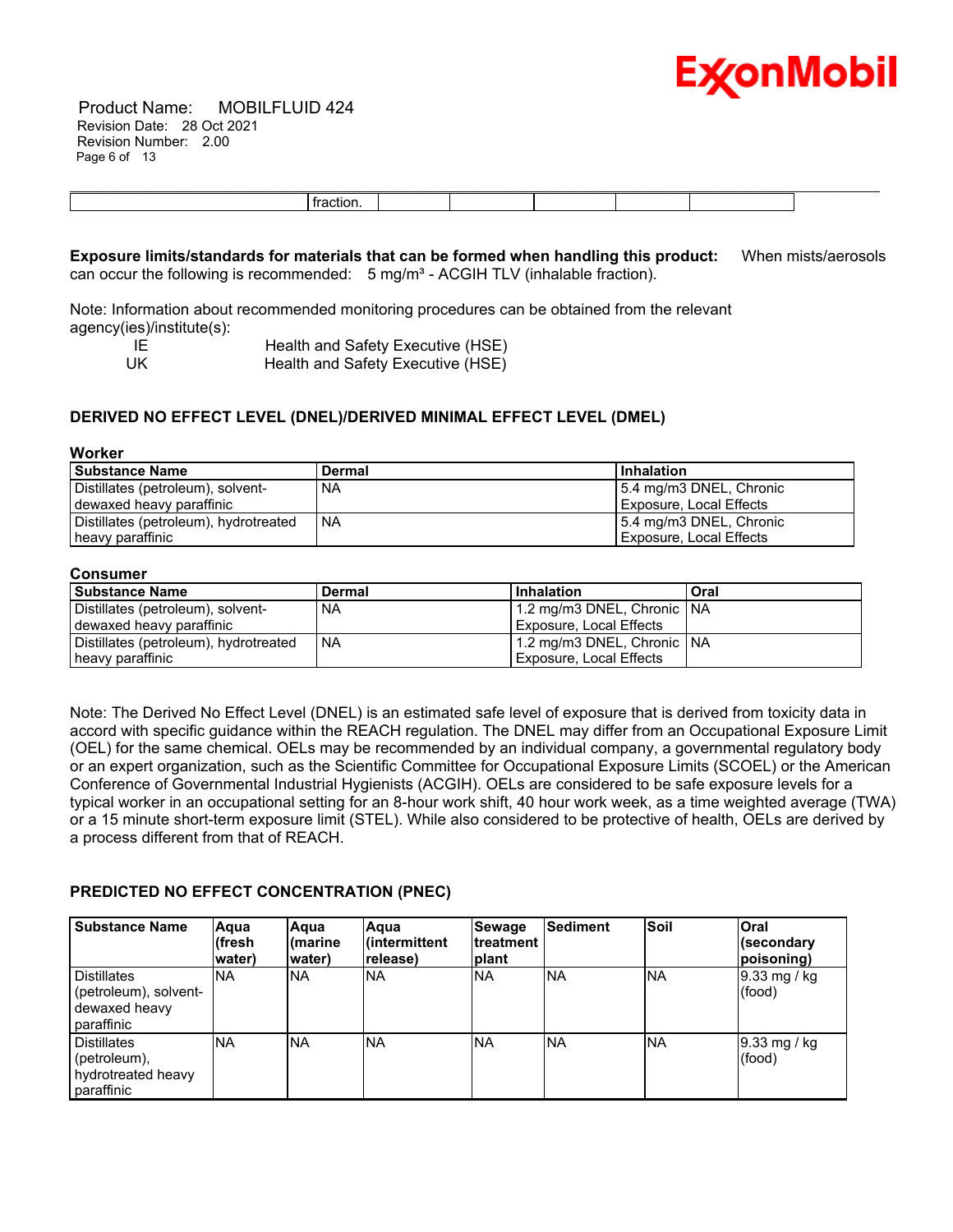

 Product Name: MOBILFLUID 424 Revision Date: 28 Oct 2021 Revision Number: 2.00 Page 7 of 13

## **8.2. EXPOSURE CONTROLS**

## **ENGINEERING CONTROLS**

The level of protection and types of controls necessary will vary depending upon potential exposure conditions. Control measures to consider:

No special requirements under ordinary conditions of use and with adequate ventilation.

\_\_\_\_\_\_\_\_\_\_\_\_\_\_\_\_\_\_\_\_\_\_\_\_\_\_\_\_\_\_\_\_\_\_\_\_\_\_\_\_\_\_\_\_\_\_\_\_\_\_\_\_\_\_\_\_\_\_\_\_\_\_\_\_\_\_\_\_\_\_\_\_\_\_\_\_\_\_\_\_\_\_\_\_\_\_\_\_\_\_\_\_\_\_\_\_\_\_\_\_\_\_\_\_\_\_\_\_\_\_\_\_\_\_\_\_\_

## **PERSONAL PROTECTION**

Personal protective equipment selections vary based on potential exposure conditions such as applications, handling practices, concentration and ventilation. Information on the selection of protective equipment for use with this material, as provided below, is based upon intended, normal usage.

**Respiratory Protection:** If engineering controls do not maintain airborne contaminant concentrations at a level which is adequate to protect worker health, an approved respirator may be appropriate. Respirator selection, use, and maintenance must be in accordance with regulatory requirements, if applicable. Types of respirators to be considered for this material include:

No special requirements under ordinary conditions of use and with adequate ventilation.

For high airborne concentrations, use an approved supplied-air respirator, operated in positive pressure mode. Supplied air respirators with an escape bottle may be appropriate when oxygen levels are inadequate, gas/vapour warning properties are poor, or if air purifying filter capacity/rating may be exceeded.

**Hand Protection:** Any specific glove information provided is based on published literature and glove manufacturer data. Glove suitability and breakthrough time will differ depending on the specific use conditions. Contact the glove manufacturer for specific advice on glove selection and breakthrough times for your use conditions. Inspect and replace worn or damaged gloves. The types of gloves to be considered for this material include:

No protection is ordinarily required under normal conditions of use.

**Eye Protection:** If contact is likely, safety glasses with side shields are recommended.

**Skin and Body Protection:** Any specific clothing information provided is based on published literature or manufacturer data. The types of clothing to be considered for this material include:

No skin protection is ordinarily required under normal conditions of use. In accordance with good industrial hygiene practices, precautions should be taken to avoid skin contact.

**Specific Hygiene Measures:** Always observe good personal hygiene measures, such as washing after handling the material and before eating, drinking, and/or smoking. Routinely wash work clothing and protective equipment to remove contaminants. Discard contaminated clothing and footwear that cannot be cleaned. Practice good housekeeping.

## **ENVIRONMENTAL CONTROLS**

Comply with applicable environmental regulations limiting discharge to air, water and soil. Protect the environment by applying appropriate control measures to prevent or limit emissions.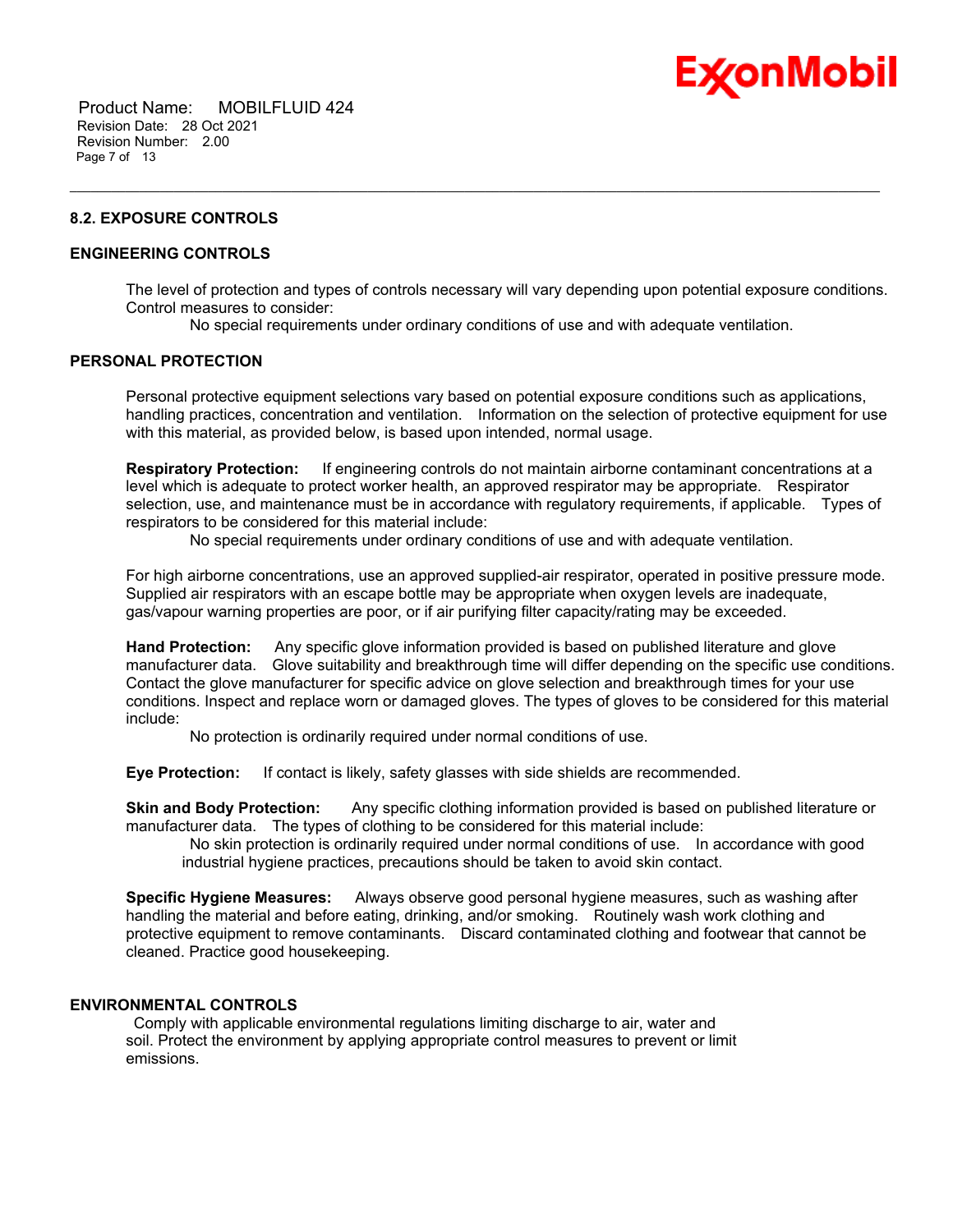

 Product Name: MOBILFLUID 424 Revision Date: 28 Oct 2021 Revision Number: 2.00 Page 8 of 13

### **SECTION 9 PHYSICAL AND CHEMICAL PROPERTIES**

**Note: Physical and chemical properties are provided for safety, health and environmental considerations only and may not fully represent product specifications. Contact the Supplier for additional information.**

\_\_\_\_\_\_\_\_\_\_\_\_\_\_\_\_\_\_\_\_\_\_\_\_\_\_\_\_\_\_\_\_\_\_\_\_\_\_\_\_\_\_\_\_\_\_\_\_\_\_\_\_\_\_\_\_\_\_\_\_\_\_\_\_\_\_\_\_\_\_\_\_\_\_\_\_\_\_\_\_\_\_\_\_\_\_\_\_\_\_\_\_\_\_\_\_\_\_\_\_\_\_\_\_\_\_\_\_\_\_\_\_\_\_\_\_\_

## **9.1. INFORMATION ON BASIC PHYSICAL AND CHEMICAL PROPERTIES**

**Physical State:** Liquid **Colour:** Amber **Odour:** Characteristic **Odour Threshold:** No data available **pH:** Not technically feasible **Melting Point:** Not technically feasible **Freezing Point:** No data available **Initial Boiling Point / and Boiling Range:** > 316°C (600°F) [Estimated] **Flash Point [Method]:** >198°C (388°F) [ASTM D-92] **Evaporation Rate (n-butyl acetate = 1):** No data available **Flammability (Solid, Gas):** Not technically feasible **Upper/Lower Flammable Limits (Approximate volume % in air):** UEL: 7.0 LEL: 0.9 [Estimated] **Vapour Pressure:** < 0.013 kPa (0.1 mm Hg) at 20 °C [Estimated] **Vapour Density (Air = 1):** > 2 at 101 kPa [Estimated] **Relative Density (at 15 °C):** 0.884 [ASTM D4052] **Solubility(ies): water** Negligible **Partition coefficient (n-Octanol/Water Partition Coefficient):** > 3.5 [Estimated] **Autoignition Temperature:** No data available **Decomposition Temperature:** No data available **Viscosity:** 55 cSt (55 mm2/sec) at 40°C | 9.3 cSt (9.3 mm2/sec) at 100°C [ASTM D 445] **Explosive Properties:** None **Oxidizing Properties:** None

## **9.2. OTHER INFORMATION**

**Pour Point:** -36°C (-33°F) [ASTM D97] **DMSO Extract (mineral oil only), IP-346:** < 3 %wt

### **SECTION 10 STABILITY AND REACTIVITY**

**10.1. REACTIVITY:** See sub-sections below.

**10.2. CHEMICAL STABILITY:** Material is stable under normal conditions.

**10.3. POSSIBILITY OF HAZARDOUS REACTIONS:** Hazardous polymerization will not occur.

**10.4. CONDITIONS TO AVOID:** Excessive heat. High energy sources of ignition.

**10.5. INCOMPATIBLE MATERIALS:** Strong oxidisers

**10.6. HAZARDOUS DECOMPOSITION PRODUCTS:** Material does not decompose at ambient temperatures.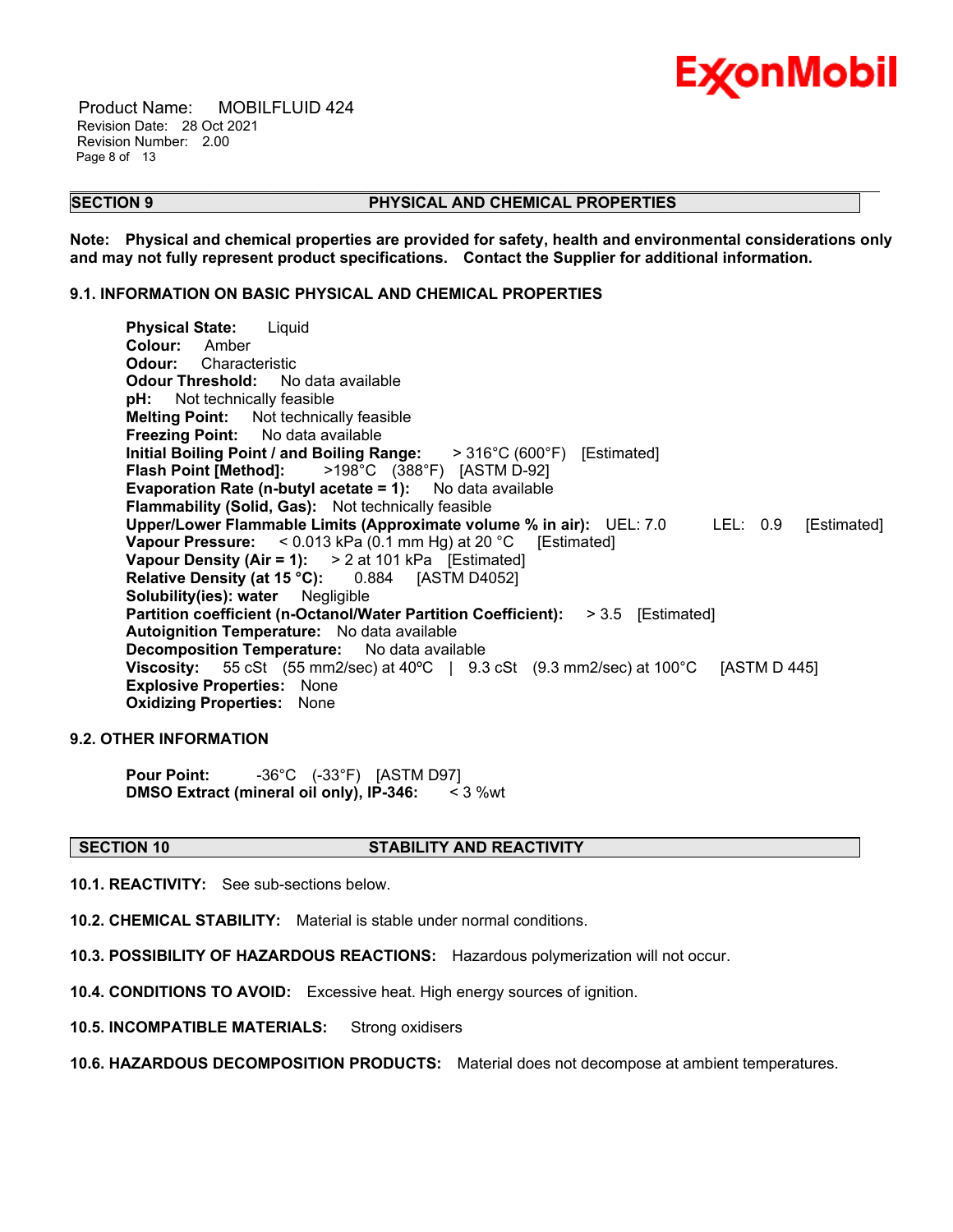

 Product Name: MOBILFLUID 424 Revision Date: 28 Oct 2021 Revision Number: 2.00 Page 9 of 13

#### \_\_\_\_\_\_\_\_\_\_\_\_\_\_\_\_\_\_\_\_\_\_\_\_\_\_\_\_\_\_\_\_\_\_\_\_\_\_\_\_\_\_\_\_\_\_\_\_\_\_\_\_\_\_\_\_\_\_\_\_\_\_\_\_\_\_\_\_\_\_\_\_\_\_\_\_\_\_\_\_\_\_\_\_\_\_\_\_\_\_\_\_\_\_\_\_\_\_\_\_\_\_\_\_\_\_\_\_\_\_\_\_\_\_\_\_\_ **SECTION 11 TOXICOLOGICAL INFORMATION**

## **11.1. INFORMATION ON TOXICOLOGICAL EFFECTS**

| <b>Hazard Class</b>                                           | <b>Conclusion / Remarks</b>                                                                        |
|---------------------------------------------------------------|----------------------------------------------------------------------------------------------------|
| Inhalation                                                    |                                                                                                    |
| Acute Toxicity: No end point data for                         | Minimally Toxic. Based on assessment of the components.                                            |
| lmaterial.                                                    |                                                                                                    |
| Irritation: No end point data for material.                   | Negligible hazard at ambient/normal handling temperatures.                                         |
| Ingestion                                                     |                                                                                                    |
| Acute Toxicity: No end point data for                         | Minimally Toxic. Based on assessment of the components.                                            |
| material.                                                     |                                                                                                    |
| <b>Skin</b>                                                   |                                                                                                    |
| Acute Toxicity: No end point data for                         | Minimally Toxic. Based on assessment of the components.                                            |
| material.                                                     |                                                                                                    |
| Skin Corrosion/Irritation: No end point data                  | Negligible irritation to skin at ambient temperatures. Based on                                    |
| for material.                                                 | assessment of the components.                                                                      |
| Eye                                                           |                                                                                                    |
| Serious Eye Damage/Irritation: No end point                   | May cause mild, short-lasting discomfort to eyes. Based on                                         |
| ldata for material.                                           | assessment of the components.                                                                      |
| Sensitisation                                                 |                                                                                                    |
| Respiratory Sensitization: No end point data<br>for material. | Not expected to be a respiratory sensitizer.                                                       |
| Skin Sensitization: No end point data for<br>material.        | Not expected to be a skin sensitizer. Based on assessment of the<br>components.                    |
| Aspiration: Data available.                                   | Not expected to be an aspiration hazard. Based on physico-<br>chemical properties of the material. |
| Germ Cell Mutagenicity: No end point data<br>for material.    | Not expected to be a germ cell mutagen. Based on assessment of<br>the components.                  |
| Carcinogenicity: No end point data for                        | Not expected to cause cancer. Based on assessment of the                                           |
| lmaterial.                                                    | components.                                                                                        |
| Reproductive Toxicity: No end point data                      | Not expected to be a reproductive toxicant. Based on assessment                                    |
| for material.                                                 | of the components.                                                                                 |
| Lactation: No end point data for material.                    | Not expected to cause harm to breast-fed children.                                                 |
| <b>Specific Target Organ Toxicity (STOT)</b>                  |                                                                                                    |
| Single Exposure: No end point data for<br>lmaterial.          | Not expected to cause organ damage from a single exposure.                                         |
| Repeated Exposure: No end point data for                      | Not expected to cause organ damage from prolonged or repeated                                      |
| material.                                                     | exposure. Based on assessment of the components.                                                   |

## **TOXICITY FOR SUBSTANCES**

| <b>NAME</b>                   | . TOXICITY<br>ACU                                                  |
|-------------------------------|--------------------------------------------------------------------|
| .<br>phosphite<br>  triphenyl | 1590<br>ma/ka<br>(Rat<br>∟ethality∵<br>LD 50 <sup>2</sup><br>⊺Ora⊾ |

## **OTHER INFORMATION**

 **For the product itself:** 

Component concentrations in this formulation would not be expected to cause skin sensitization, based on tests of the components, this formulation, or similar formulations.

## **Contains:**

Base oil severely refined: Not carcinogenic in animal studies. Representative material passes IP-346, Modified Ames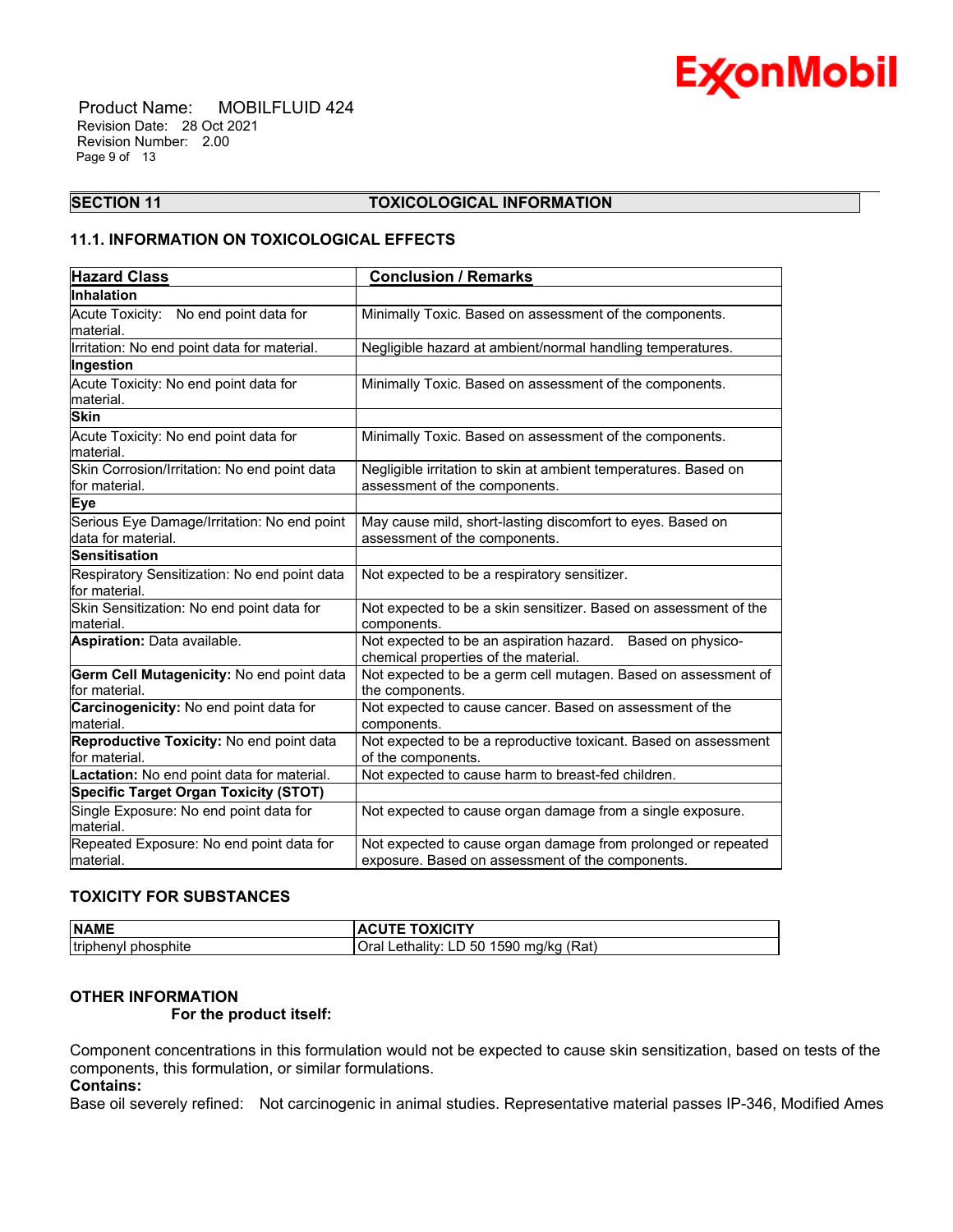

 Product Name: MOBILFLUID 424 Revision Date: 28 Oct 2021 Revision Number: 2.00 Page 10 of 13

\_\_\_\_\_\_\_\_\_\_\_\_\_\_\_\_\_\_\_\_\_\_\_\_\_\_\_\_\_\_\_\_\_\_\_\_\_\_\_\_\_\_\_\_\_\_\_\_\_\_\_\_\_\_\_\_\_\_\_\_\_\_\_\_\_\_\_\_\_\_\_\_\_\_\_\_\_\_\_\_\_\_\_\_\_\_\_\_\_\_\_\_\_\_\_\_\_\_\_\_\_\_\_\_\_\_\_\_\_\_\_\_\_\_\_\_\_ test, and/or other screening tests. Dermal and inhalation studies showed minimal effects; lung non-specific infiltration of immune cells, oil deposition and minimal granuloma formation. Not sensitising in test animals.

### **SECTION 12 ECOLOGICAL INFORMATION**

The information given is based on data for the material, components of the material, or for similar materials, through the application of bridging principals.

#### **12.1. TOXICITY**

Material -- Not expected to be harmful to aquatic organisms.

## **12.2. PERSISTENCE AND DEGRADABILITY**

### **Biodegradation:**

Base oil component -- Expected to be inherently biodegradable

#### **12.3. BIOACCUMULATIVE POTENTIAL**

 Base oil component -- Has the potential to bioaccumulate, however metabolism or physical properties may reduce the bioconcentration or limit bioavailability.

## **12.4. MOBILITY IN SOIL**

 Base oil component -- Low solubility and floats and is expected to migrate from water to the land. Expected to partition to sediment and wastewater solids.

## **12.5. PERSISTENCE, BIOACCUMULATION AND TOXICITY FOR SUBSTANCE(S)**

Material does not meet the Reach Annex XIII criteria for PBT or vPvB.

### **12.6. OTHER ADVERSE EFFECTS**

No adverse effects are expected.

Disposal recommendations based on material as supplied. Disposal must be in accordance with current applicable laws and regulations, and material characteristics at time of disposal.

#### **13.1. WASTE TREATMENT METHODS**

Product is suitable for burning in an enclosed controlled burner for fuel value or disposal by supervised incineration at very high temperatures to prevent formation of undesirable combustion products.

## **European Waste Code:** 13 01 10\*

NOTE: These codes are assigned based upon the most common uses for this material and may not reflect contaminants resulting from actual use. Waste producers need to assess the actual process used when generating the waste and its contaminants in order to assign the proper waste disposal code(s).

This material is considered as hazardous waste pursuant to Directive 91/689/EEC on hazardous waste, and subject to the provisions of that Directive unless Article 1(5) of that Directive applies.

**Empty Container Warning** Empty Container Warning (where applicable): Empty containers may contain residue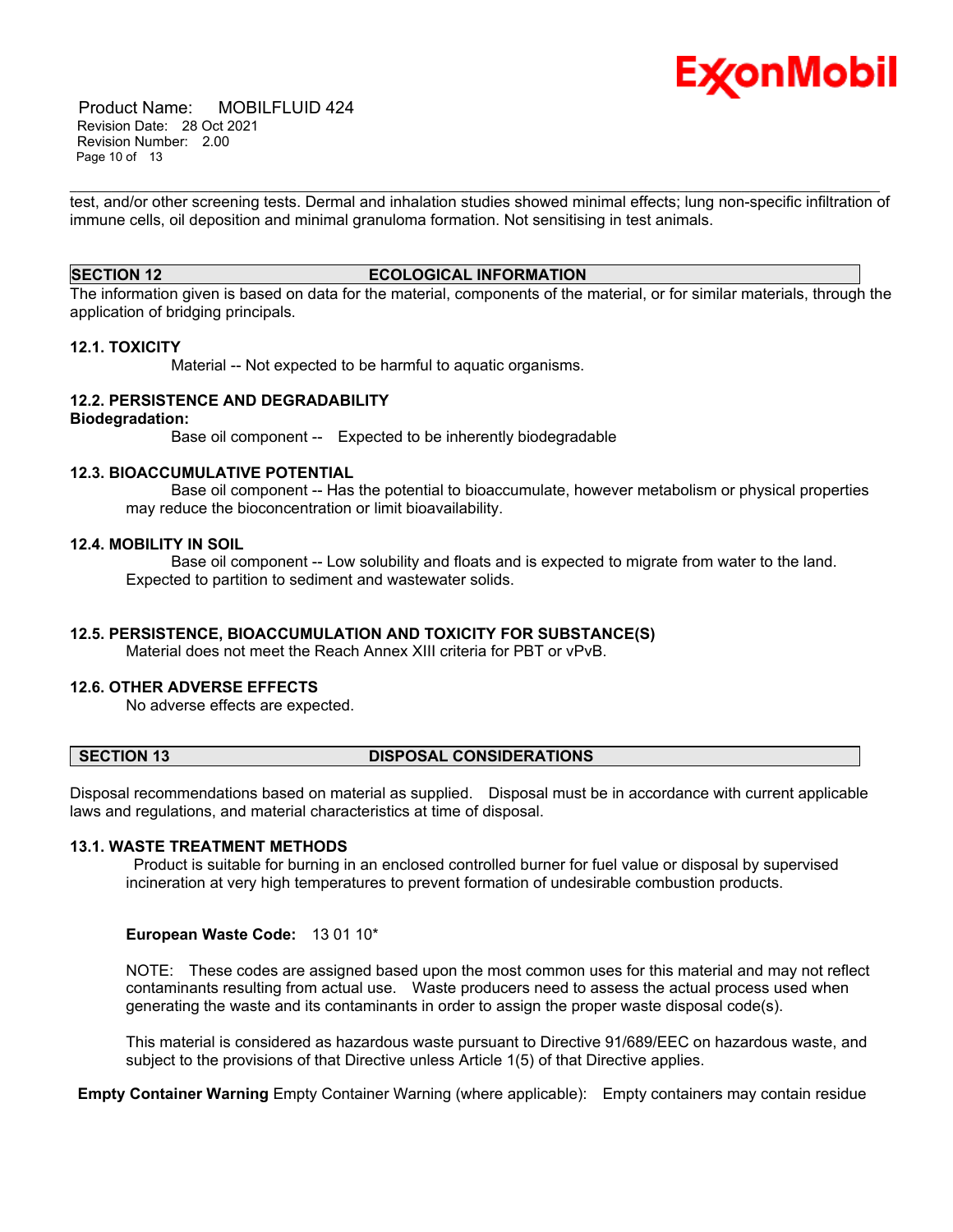

 Product Name: MOBILFLUID 424 Revision Date: 28 Oct 2021 Revision Number: 2.00 Page 11 of 13

and can be dangerous. Do not attempt to refill or clean containers without proper instructions. Empty drums should be completely drained and safely stored until appropriately reconditioned or disposed. Empty containers should be taken for recycling, recovery, or disposal through suitably qualified or licensed contractor and in accordance with governmental regulations. DO NOT PRESSURISE, CUT, WELD, BRAZE, SOLDER, DRILL, GRIND, OR EXPOSE SUCH CONTAINERS TO HEAT, FLAME, SPARKS, STATIC ELECTRICITY, OR OTHER SOURCES OF IGNITION. THEY MAY EXPLODE AND CAUSE INJURY OR DEATH.

\_\_\_\_\_\_\_\_\_\_\_\_\_\_\_\_\_\_\_\_\_\_\_\_\_\_\_\_\_\_\_\_\_\_\_\_\_\_\_\_\_\_\_\_\_\_\_\_\_\_\_\_\_\_\_\_\_\_\_\_\_\_\_\_\_\_\_\_\_\_\_\_\_\_\_\_\_\_\_\_\_\_\_\_\_\_\_\_\_\_\_\_\_\_\_\_\_\_\_\_\_\_\_\_\_\_\_\_\_\_\_\_\_\_\_\_\_

### **SECTION 14 TRANSPORT INFORMATION**

**LAND (ADR/RID): 14.1-14.6** Not Regulated for Land Transport

**INLAND WATERWAYS (ADN): 14.1-14.6** Not Regulated for Inland Waterways Transport

**SEA (IMDG): 14.1-14.6** Not Regulated for Sea Transport according to IMDG-Code

## **SEA (MARPOL 73/78 Convention - Annex II):**

- **14.7. Transport in bulk according to Annex II of MARPOL 73/78 and the IBC Code** Not classified according to Annex II
- **AIR (IATA): 14.1-14.6** Not Regulated for Air Transport

## **SECTION 15 REGULATORY INFORMATION**

## **REGULATORY STATUS AND APPLICABLE LAWS AND REGULATIONS**

**Listed or exempt from listing/notification on the following chemical inventories :** AIIC, DSL, ENCS, IECSC, ISHL, KECI, PICCS, TCSI, TSCA

## **15.1. SAFETY, HEALTH AND ENVIRONMENTAL REGULATIONS/LEGISLATION SPECIFIC FOR THE SUBSTANCE OR MIXTURE**

## **Applicable EU Directives and Regulations:**

 1907/2006 [... on the Registration, Evaluation, Authorisation and Restriction of Chemicals ... and amendments thereto] 1272/2008 [on classification, labelling and packaging of substances and mixtures.. and amendments thereto]

## **REACH Restrictions on the manufacturing, placing on the market and use of certain dangerous substances, mixtures and articles (Annex XVII):**

The following entries of Annex XVII may be considered for this product: None

## **15.2. CHEMICAL SAFETY ASSESSMENT**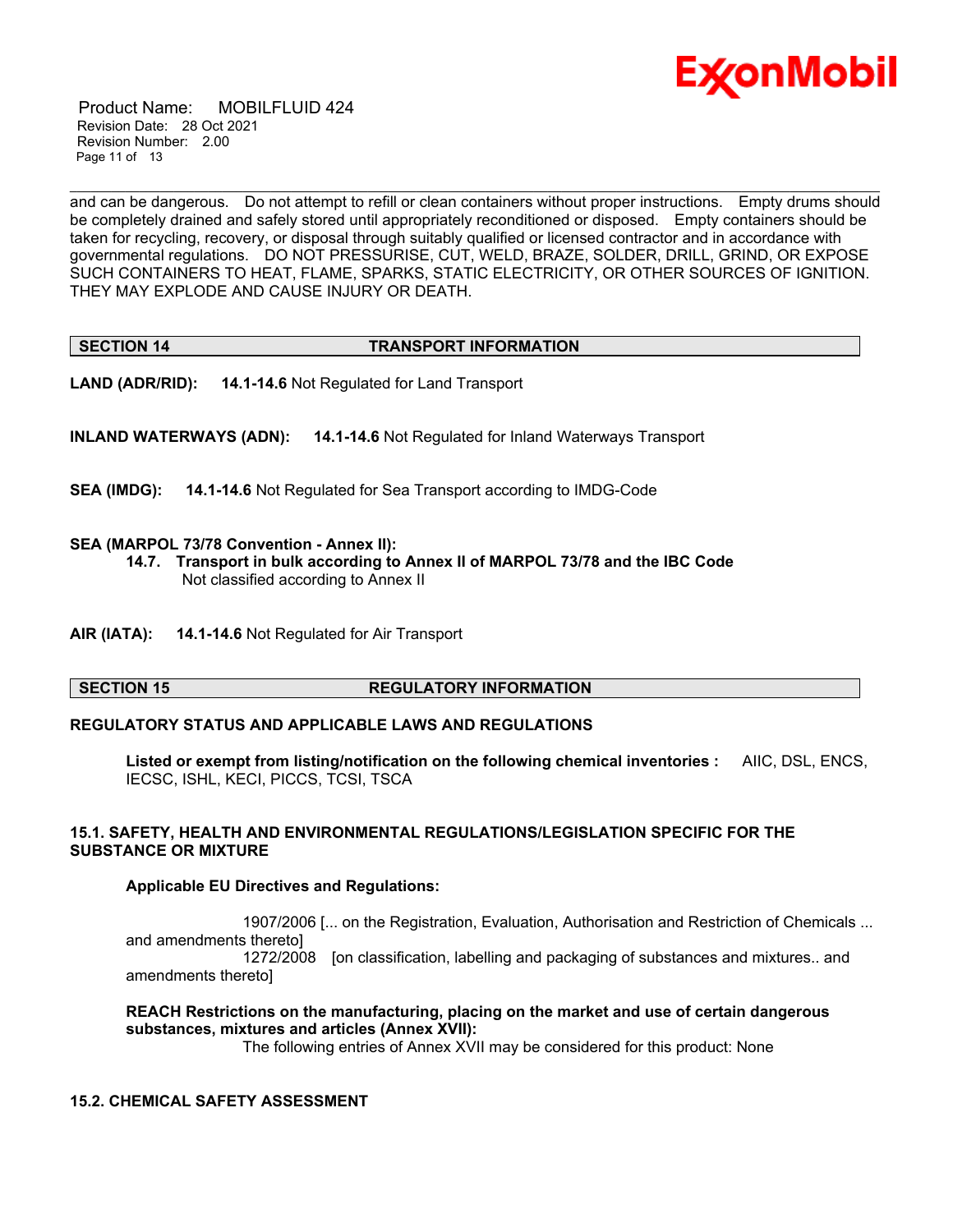

 Product Name: MOBILFLUID 424 Revision Date: 28 Oct 2021 Revision Number: 2.00 Page 12 of 13

**REACH Information:** A Chemical Safety Assessment has been carried out for one or more substances present in the material.

\_\_\_\_\_\_\_\_\_\_\_\_\_\_\_\_\_\_\_\_\_\_\_\_\_\_\_\_\_\_\_\_\_\_\_\_\_\_\_\_\_\_\_\_\_\_\_\_\_\_\_\_\_\_\_\_\_\_\_\_\_\_\_\_\_\_\_\_\_\_\_\_\_\_\_\_\_\_\_\_\_\_\_\_\_\_\_\_\_\_\_\_\_\_\_\_\_\_\_\_\_\_\_\_\_\_\_\_\_\_\_\_\_\_\_\_\_

## **SECTION 16 OTHER INFORMATION**

**REFERENCES:** Sources of information used in preparing this SDS included one or more of the following: results from in house or supplier toxicology studies, CONCAWE Product Dossiers, publications from other trade associations, such as the EU Hydrocarbon Solvents REACH Consortium, U.S. HPV Program Robust Summaries, the EU IUCLID Data Base, U.S. NTP publications, and other sources, as appropriate.

### List of abbreviations and acronyms that could be (but not necessarily are) used in this safety data sheet:

| <b>Full text</b>                                                                                 |
|--------------------------------------------------------------------------------------------------|
| Not applicable                                                                                   |
| Not determined                                                                                   |
| Not established                                                                                  |
| Volatile Organic Compound                                                                        |
| Australian Inventory of Industrial Chemicals                                                     |
| American Industrial Hygiene Association Workplace Environmental Exposure Limits                  |
| ASTM International, originally known as the American Society for Testing and Materials (ASTM)    |
| Domestic Substance List (Canada)                                                                 |
| European Inventory of Existing Commercial Substances                                             |
| European List of Notified Chemical Substances                                                    |
| Existing and new Chemical Substances (Japanese inventory)                                        |
| Inventory of Existing Chemical Substances in China                                               |
| Korean Existing Chemicals Inventory                                                              |
| Non-Domestic Substances List (Canada)                                                            |
| New Zealand Inventory of Chemicals                                                               |
| Philippine Inventory of Chemicals and Chemical Substances                                        |
| Threshold Limit Value (American Conference of Governmental Industrial Hygienists)                |
| Toxic Substances Control Act (U.S. inventory)                                                    |
| Substances of Unknown or Variable composition, Complex reaction products or Biological materials |
| Lethal Concentration                                                                             |
| Lethal Dose                                                                                      |
| Lethal Loading                                                                                   |
| <b>Effective Concentration</b>                                                                   |
| <b>Effective Loading</b>                                                                         |
| No Observable Effect Concentration                                                               |
| No Observable Effect Loading Rate                                                                |
|                                                                                                  |

## **KEY TO THE H-CODES CONTAINED IN SECTION 3 OF THIS DOCUMENT (for information only):**

Acute Tox. 4 H302: Harmful if swallowed; Acute Tox Oral, Cat 4 Asp. Tox. 1 H304: May be fatal if swallowed and enters airways; Aspiration, Cat 1 Skin Irrit. 2 H315: Causes skin irritation; Skin Corr/Irritation, Cat 2 Skin Sens. 1 H317: May cause allergic skin reaction; Skin Sensitization, Cat 1 Eye Dam. 1 H318: Causes serious eye damage; Serious Eye Damage/Irr, Cat 1 Eye Irrit. 2 H319: Causes serious eye irritation; Serious Eye Damage/Irr, Cat 2 STOT RE 2 H373: May cause damage to organs through prolonged or repeated exposure; Target Organ, Repeated, Cat 2

Aquatic Acute 1 H400: Very toxic to aquatic life; Acute Env Tox, Cat 1